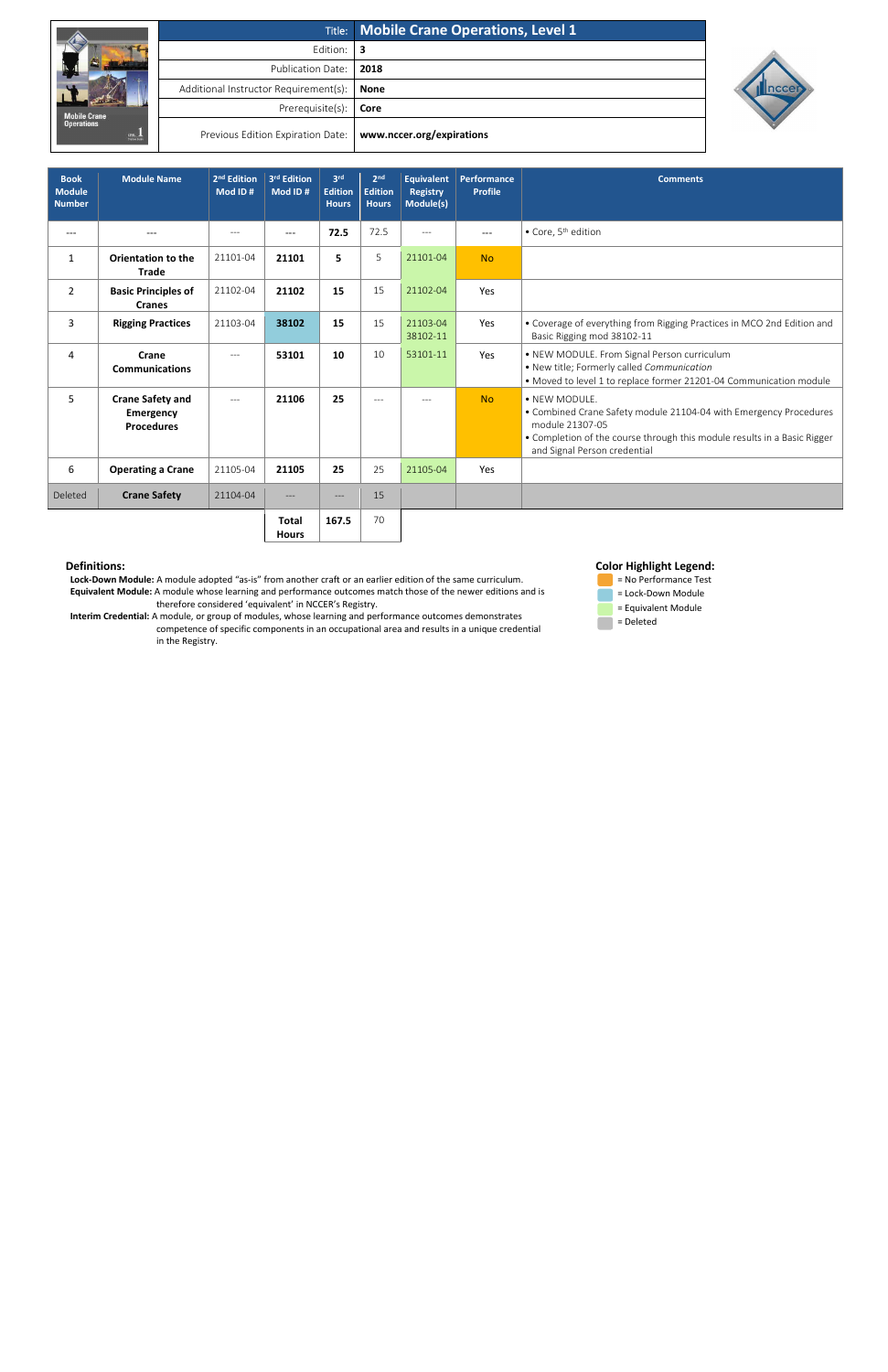|                                                                      |                                       | Title: Mobile Crane Operations, Level 2 |  |  |  |
|----------------------------------------------------------------------|---------------------------------------|-----------------------------------------|--|--|--|
| <b>Mobile Crane</b><br><b>Operations</b><br>г.<br>$rac{1}{\sqrt{2}}$ | Edition:                              | З                                       |  |  |  |
|                                                                      | <b>Publication Date:</b>              | 2018                                    |  |  |  |
|                                                                      | Additional Instructor Requirement(s): | <b>None</b>                             |  |  |  |
|                                                                      | Prerequisite(s):                      | <b>None</b>                             |  |  |  |
|                                                                      | Previous Edition Expiration Date:     | www.nccer.org/expirations               |  |  |  |



## **Definitions:**

 **Lock-Down Module:** A module adopted "as-is" from another craft or an earlier edition of the same curriculum. **Equivalent Module:** A module whose learning and performance outcomes match those of the newer editions and is therefore considered 'equivalent' in NCCER's Registry.

 **Interim Credential:** A module, or group of modules, whose learning and performance outcomes demonstrates competence of specific components in an occupational area and results in a unique credential in the Registry.





| <b>Book</b><br><b>Module</b><br><b>Number</b> | <b>Module Name</b>                                           | 2 <sup>nd</sup> Edition<br>Mod ID# | 3rd Edition<br>Mod ID#       | 3rd<br><b>Edition</b><br><b>Hours</b> | 2 <sub>nd</sub><br><b>Edition</b><br><b>Hours</b> | <b>Equivalent</b><br><b>Registry</b><br>Module(s) | Performance<br><b>Profile</b> | <b>Comments</b>                                                                   |
|-----------------------------------------------|--------------------------------------------------------------|------------------------------------|------------------------------|---------------------------------------|---------------------------------------------------|---------------------------------------------------|-------------------------------|-----------------------------------------------------------------------------------|
| $\mathbf{1}$                                  | <b>Machine Power Flow</b>                                    | 21202-04                           | 21202                        | 15                                    | 20                                                | 21202-04                                          | Yes                           |                                                                                   |
| $\overline{2}$                                | Computer<br><b>Aids/Operator Aids</b>                        | 21205-04                           | 21205                        | 20                                    | 30                                                | 21205-04                                          | Yes                           |                                                                                   |
| 3                                             | <b>Wire Rope</b>                                             | 21204-04                           | 21204                        | 25                                    | 25                                                | 21204-04                                          | Yes                           |                                                                                   |
| 4                                             | <b>Mobile Crane</b><br><b>Maintenance and</b><br>Inspections | 21203-04                           | 21203                        | 25                                    | 25                                                | 21203-04                                          | Yes                           | • New module title; Formerly called Preventive Maintenance                        |
| 5                                             | <b>Load Dynamics</b>                                         | 21206-04                           | 21206                        | 17.5                                  | 15                                                | 21206-04                                          | <b>No</b>                     | • Hours changed per SME suggestion                                                |
| 6                                             | <b>Transporting</b><br><b>Requirements</b>                   | 21308-05                           | 21308                        | 17.5                                  | 10                                                | 21308-05                                          | Yes                           | • Moved from Level 3<br>• New Performance Tasks                                   |
| $\overline{7}$                                | <b>On-Site Equipment</b><br><b>Movement</b>                  | 21207-04                           | 21207                        | 25                                    | 25                                                | 21207-04                                          | Yes                           |                                                                                   |
| Deleted                                       | Communication                                                | 21201-04                           | $---$                        | ---                                   | 10                                                |                                                   | $---$                         | • Replaced by Signal Person Crane Communication module 53101;<br>moved to Level 1 |
|                                               |                                                              |                                    | <b>Total</b><br><b>Hours</b> | 145                                   | 145                                               |                                                   |                               |                                                                                   |